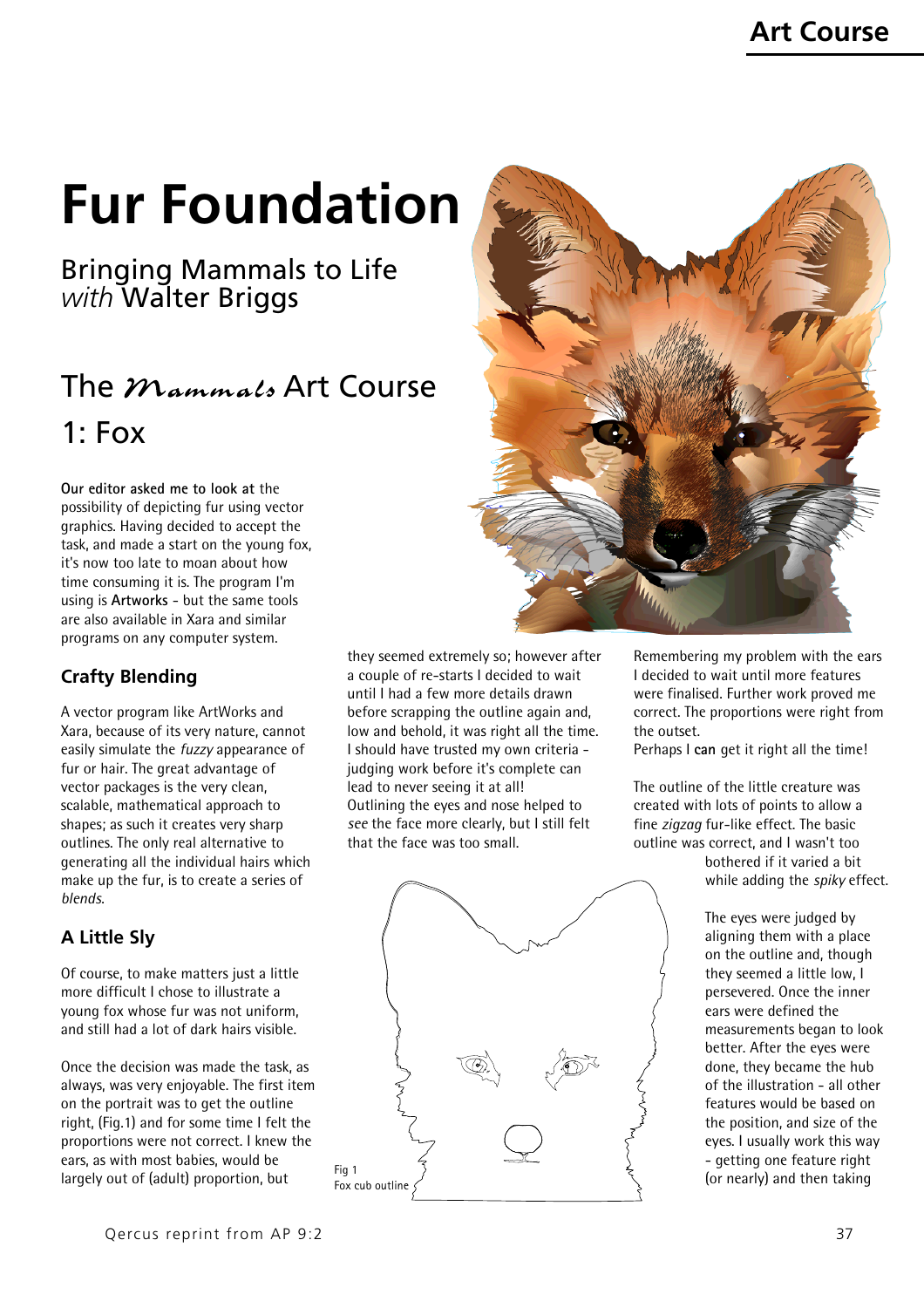various measurements and proportions from that. Even if not entirely right the image will be in proportion. This of course is why I needed the outline to be correct before I started. The great thing about vector art packages, compared to any other, is that it's so easy to alter a single shape without affecting the other lines.

#### **The Eyes Have It**

I tend to follow one feature to completion before I move on to the next item. This is my way - not necessarily the right way. If you want to build up a picture by filling in all aspects of the image and then gradually adding the details to each, then do so. Perhaps you have another variation on this theme? If your way works it's the right way. The eyes, like most features in this illustration are a fairly simple representation of what is actually there. You will see in Fig. 2 that there are three



shapes to each eye, and the inner part of the left eye is a copy of the right (flipped horizontally). All that's needed to give a little variation is to alter the fill of the iris and add different highlights.

The pupil has been **pulled** a little to give a slightly different shape but, as with most paired features eyes, ears, nostrils , teeth, &c, I use a copy of the first and just tweak it a bit. An advantage with the fox cub's eyes is that they are very dark, and so few details are needed. The two parts of the eye, the pupil and iris have a simple circular fill which is lighter in the centre to give it a rounded appearance.

#### **All That Smells**

The next logical feature for me to develop was the nose (Fig.3) which is



another very simple set of shapes. To get an overall feel for your subject, and see just the basic forms and hues then squint! What

Fig 3 The nose

you see are the basic shapes and colours - and it is these that you want to represent. As you can see above, the nose itself is solid black (actually a very dark green) and the highlights are merely coloured dots.

It was by squinting that I was able to decide that the nose had a green tinge. It's not that the fox cub was unwell, but that it helped give the correct, **wet** appearance. To complete the wet-look I added a lighter, bigger bright spot near the centre of the nose, and a series of dots filled with a straight linear fills. These highlights.. bright spots of reflection. were composed of fills of light green contrasting with the dark **nose**. These were arranged around the brightest highlight in an oval sequence giving a distinctive shape to the tip of the nose. The dots of bright highlight gives the impression not only that the nose is wet, but also that it has that dimpled texture like a dog's nose.

The inner nostrils had another set of filled ovals (copied from the nose) which gave the same wet look and can be seen in the lower section of Fig. 3.

#### **Muzzle Velocity**

Creating the snout was one of the easier blends, and was produced very quickly, though I have to say with a measure of, as another artist says, *happy accidents*.



As you will see from Fig 4 the fox's muzzle was produced in two parts. The left side of the snout (the fox's right side) was created and used to produce a duplicate for the left side.

It's very difficult to predict the way a blend will turn out. You can have a basic idea of what you want, and have produced the shape and the fill, but blend the two shapes and the result can be a surprise. In this instance the shapes seen on the right in Fig.4 show the two shapes that were blended together. The starting point is shown on the left to show the gap required to achieve the balance of colour in the finished object. The pale outline colours are there to make the shapes easier to see in print. Results differ depending on which shape is pulled into which; you must experiment. To get a smooth transition the number of steps was increased to 25. Controlling the amount of white in the finished blend meant the left-hand shape had to be altered a couple of times, making it narrower where white was needed. The other side of the muzzle was a copy of the shapes seen in Fig.4; except the linear fill of brown to black in the outer shape was reversed, so it appears darker at the top, and can be seen in the final version.



**Cheeky Chappie**

The rest of the blends that make up the head are all variations on a theme and, as you

can see in Fig. 5, the cheeks were produced with just two shapes, though it is possible to blend a blend into a third shape for more complex effects. In general the inner shape should be the lighter fill (or colour) to create an area with a highlight, whilst a darker inner section will produce a concave surface, as can be seen on the top of the muzzle